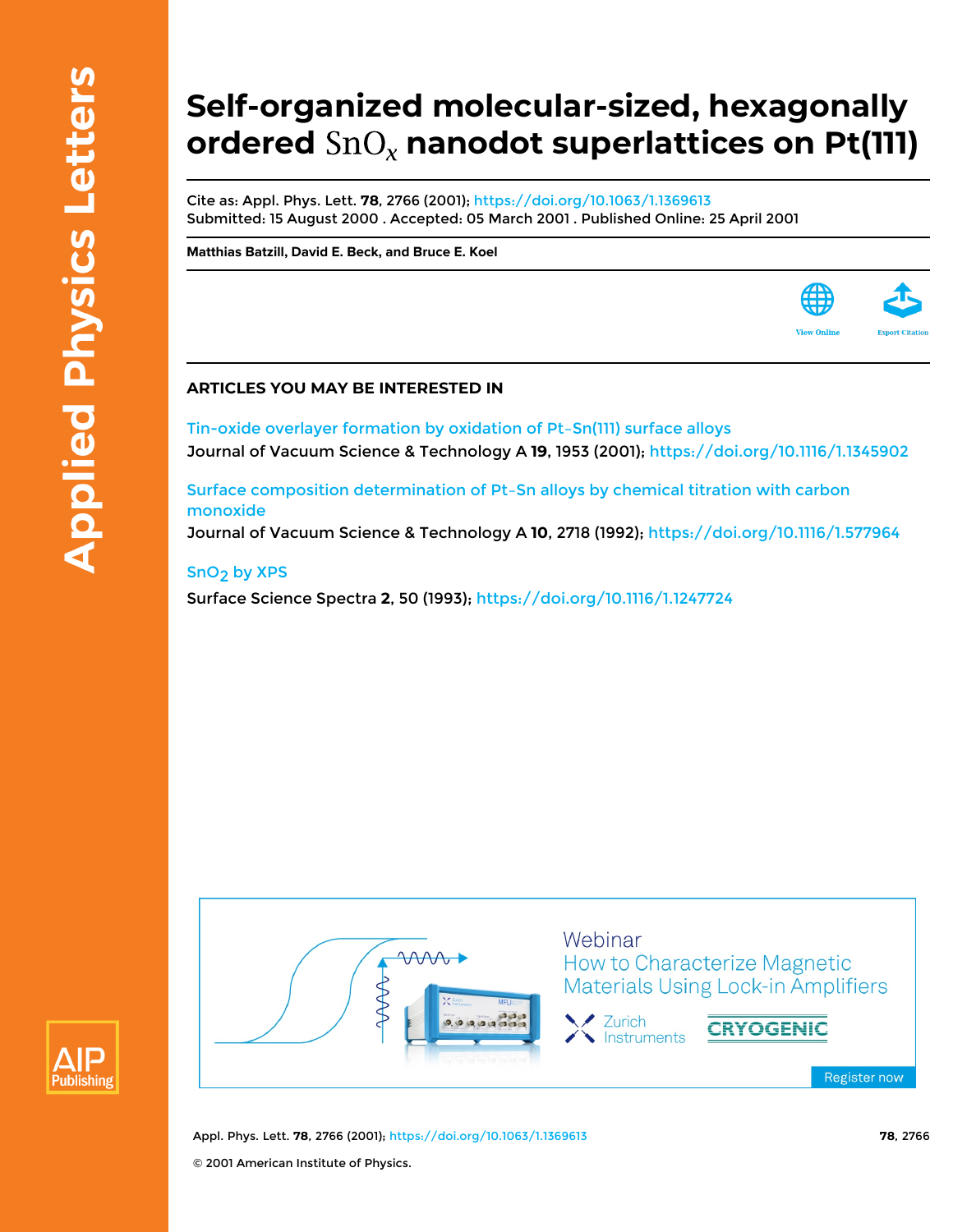## **Self-organized molecular-sized, hexagonally ordered SnO<sup>x</sup> nanodot** superlattices on Pt(111)

Matthias Batzill, David E. Beck, and Bruce E. Koel<sup>a)</sup> *Department of Chemistry, University of Southern California, Los Angeles, California 90089-0482*

(Received 15 August 2000; accepted for publication 5 March 2001)

Complete oxidation of the  $(\sqrt{3} \times \sqrt{3})R30^\circ$  Sn/Pt(111) surface alloy or submonolayer amounts of Sn adatoms on  $Pt(111)$  under ultrahigh vacuum conditions, forms a highly ordered, lateral superlattice of SnO<sub>x</sub> islands on the Pt<sup> $(111)$ </sup> substrate. The island superstructure exhibits a sharp  $(5\times5)$  low energy electron diffraction pattern. Scanning tunneling microscopy images show islands arranged in a hexagonal lattice, uniformly distributed over the whole sample. This island array is thermally stable up to 1050 K. The coincidence of the island periodicity with a multiple of the supporting substrate, and the same hexagonal symmetry of islands and substrate, suggests a strong islandsubstrate interaction. We propose that the island formation results from the breakup of a strained SnO<sub>x</sub> adlayer. © 2001 American Institute of Physics. [DOI: 10.1063/1.1369613]

Solid state structures of nanoscale dimensions may posses unique electronic, chemical, and physical properties. To exploit these properties, a method for their fabrication is required. Standard lithography methods lack the resolution to form structures smaller than  $\sim$ 10 nm and scanning probe based techniques are generally too slow to pattern large surface areas. Self-assembly is a promising approach to form large arrays of nanostructures with a narrow size distribution. Minimization of the free energy of a commensurately grown adlayer may result in the formation of uniformly sized islands in order to reduce the strain energy.<sup>1</sup> Another strainrelief mechanism for heteroepitaxially grown adlayers is the formation of regular arrays of dislocation lines.<sup>2–4</sup> It was demonstrated that these dislocation line patterns can be used as templates to grow ordered metal islands.<sup>5,6</sup> Similarly, long-range surface reconstructions may be used as a template with preferential nucleation sites for adatoms. Consequently, islands can be grown with the periodicity of the surface reconstruction of the substrate.<sup>7,8</sup> These island structures are, however, not stable at elevated temperatures. Here, we demonstrate that oxidation of the  $(\sqrt{3} \times \sqrt{3})R30^\circ$  Sn/Pt(111) surface alloy, or of a submonolayer Sn-film on  $Pt(111)$ , results in the formation of uniformly distributed, highly ordered SnO*<sup>x</sup>* island structures that are thermally stable up to 1050 K in ultrahigh vacuum (UHV). The work presented here has implications for the formation of nanostructures and the preparation of thin oxide films on metal substrates which has become of increasing interest in recent years. $9-11$ 

All of the experiments presented here were performed in an UHV apparatus with a base pressure of  $2 \times 10^{-10}$  Torr. For sample preparation, the apparatus was equipped with an ion gun, resistively heated Sn-evaporation source, and precision leak valves for gas dosing. The  $Pt(111)$  single crystal was heated by means of electron bombardment. The temperature of the sample was measured using a chromel/alumel thermocouple spotwelded to the side of the crystal. For sample characterization, the apparatus was equipped with a home-built scanning tunneling microscope (STM) following the design of Mugele and co-workers, $^{12}$  a cylindrical mirror analyzer for Auger electron spectroscopy (AES), and rearview low energy electron diffraction (LEED) optics. In addition, the UHV chamber was equipped with a quadrupole mass spectrometer for residual gas analysis and temperature programmed desorption studies.

The  $Pt(111)$  single crystal was cleaned by standard procedures, consisting of cycles of  $500$  eV  $Ar<sup>+</sup>$  ion sputtering followed by annealing in a background of  $2 \times 10^{-7}$  Torr O<sub>2</sub> at 1000 K with a final annealing in UHV to 1200 K. The cleanliness of the sample was monitored by AES and the procedure was repeated until no contamination of the surface could be detected. The Sn deposition rate was calibrated by means of AES uptake plots. From these measurements, we estimated that the deposition rate used was 0.01 ML/s. We checked the Sn coverage by measuring the Sn  $(430 eV)$  to Pt  $(237 \text{ eV})$  peak-to-peak ratios in AES after each deposition of Sn. In order to form a  $(\sqrt{3} \times \sqrt{3})R30^\circ$  Sn/Pt(111) surface alloy  $\Theta_{\text{Sn}}=0.9$  ML was deposited at room temperature and subsequently annealed to 1000 K for 10 s. $^{13}$  To oxidize the alloy surfaces or the Sn adlayers under UHV conditions,  $NO<sub>2</sub>$  was used as a clean, effective oxidant. The sample surface was saturated with oxygen by dosing  $NO<sub>2</sub>$  for 40 s at a background pressure of  $4\times10^{-8}$  Torr NO<sub>2</sub> and a sample temperature of 400 K. This temperature was chosen to avoid NO adsorption on the surface.<sup>14</sup> After dosing NO<sub>2</sub>, the sample was flash annealed to its target temperature and the surfaces formed were characterized.

Oxidation of a submonolayer amount  $(\sim 0.4$  ML) of a Sn adlayer and subsequent annealing to 800–1000 K forms a surface structure exhibiting a  $(4\times4)$  LEED pattern. This ordered structure was also confirmed by STM measurements. In the STM images, protrusions were seen that were separated by twice the  $Pt(111)$  surface lattice constant. However, every second spot in every second row was missing thus giving rise to a  $(4\times4)$  unit cell as shown in Fig. 1(a). Although the composition of these protrusions cannot be determined from the STM images alone, we speculate that they

Electronic mail: koel@chem1.usc.edu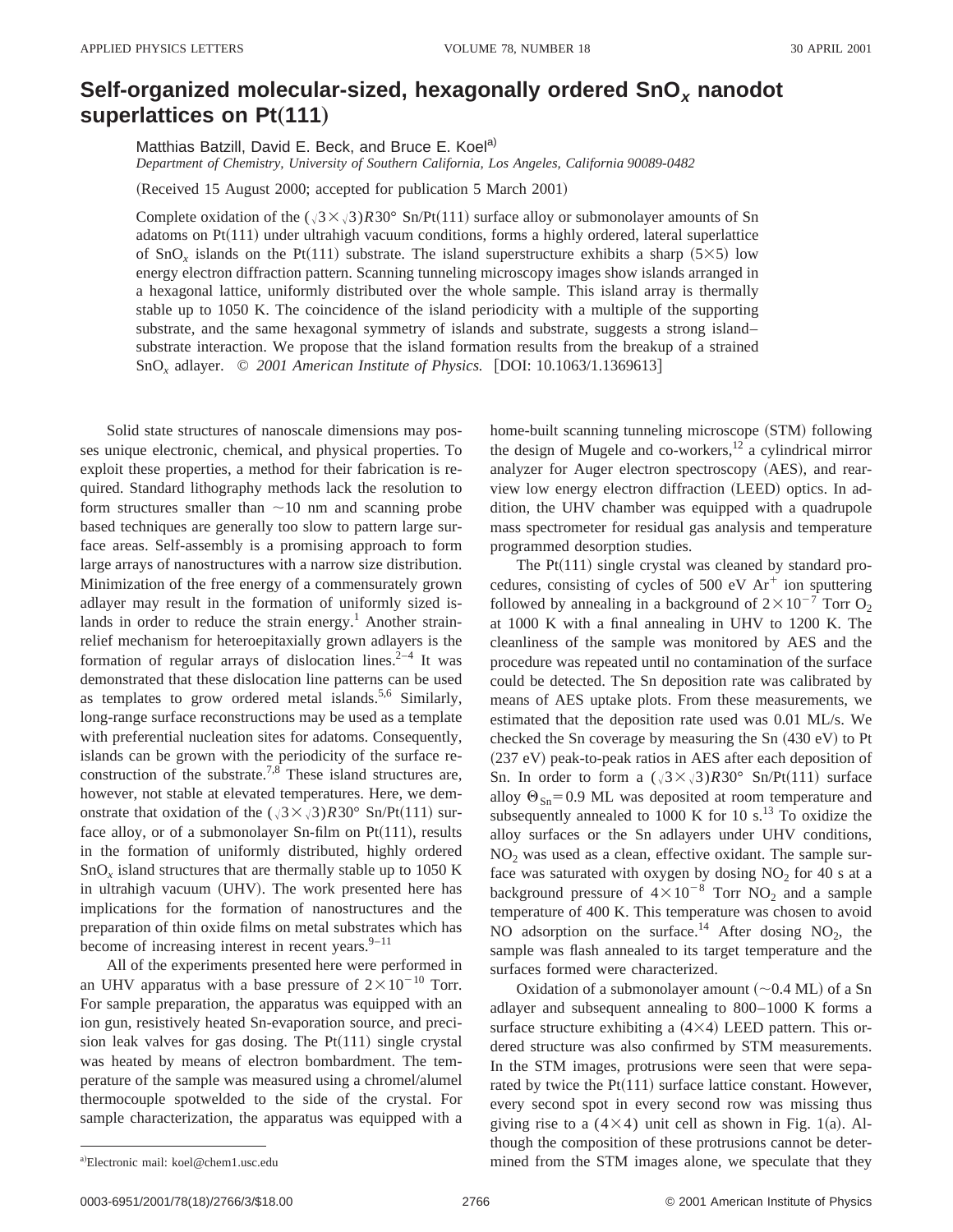

FIG. 1. (a) STM image (12 nm $\times$ 12 nm) of a surface showing a  $(4\times4)$ LEED pattern. The inset on the left-hand side shows a STM image at higher resolution of a well-ordered area on the surface. The white lines indicate the Pt-substrate lattice; the  $(4\times4)$  unit cell is also highlighted. The inset on the right-hand side shows the  $(4\times4)$  LEED pattern from this surface. (b) STM image  $(20 \text{ nm} \times 20 \text{ nm})$  of the "intermediate" surface structure. The inset shows the LEED pattern from this surface. (c) STM image  $(62 \text{ nm} \times 62 \text{ nm})$ of a  $(5\times5)$  SnO<sub>x</sub> island structure. The atomic steps in the image are similar to those observed on the clean Pt(111) substrate. The inset shows the  $(5\times5)$ LEED pattern from this surface.  $(d)$  Higher resolution STM image  $(6.7)$  $nm \times 3.3$  nm) of the SnO<sub>x</sub> island structure and cross section through the line indicated in the STM image.

represent SnO or Sn<sub>2</sub>O species bound to a preferential Pt lattice site.

Similar results were obtained for oxidation of the  $(\sqrt{3})$  $\times$  (3)*R*30° Sn/Pt surface alloy, although flash annealing to 860–880 K yielded a different surface structure. The LEED pattern and the STM data for this surface are shown in Fig.  $1(b)$ . Annealing this surface above 900 K, or annealing to 850 K for several minutes, results again in the  $(4\times4)$  structure. AES data show that the  $Sn(430 eV):O(510 eV)$  ratio is increased for the  $(4\times4)$  structure to a value of 4.8 compared to the structure formed by flashing the sample to 900 K where  $Sn(430 eV):O(510 eV)=3.6$ . Since we know from temperature programmed desorption studies that no oxygen desorbs in this temperature regime and that a small amount of subsurface tin is necessary to form the  $(\sqrt{3} \times \sqrt{3})R30^\circ$ Sn/Pt surface alloy, we conclude that the change in the Sn/O ratio is due to Sn segregation from the bulk to the surface. Sn segregation, being a thermally activated process, also explains why it takes several minutes to form the  $(4\times4)$  at 850 K while it forms rapidly above 900 K. From these observations, we propose that the  $(4\times4)$  structure is a Sn-enriched oxide, i.e., the Sn at the surface is not completely oxidized.

After obtaining the  $(4\times4)$  structure, one may attempt to oxidize this surface again in order to more fully oxidize the SnO*<sup>x</sup>* adlayer. This was done by repeating the oxidation procedure outlined previously. After the second  $NO<sub>2</sub>$  exposure and subsequent annealing, the more oxygen-rich surface was the more frequently observed structure [identical to Fig.  $1(b)$ ]. Although no structural differences between this film and the one depicted in Fig.  $1(b)$  could be observed with LEED and STM, a smaller  $Sn(430 eV):O(510 eV)$  ratio of 2.8 was measured in AES. The same structural properties imply a similar stoichiometry of the films while the Auger ratio implies an increased oxygen concentration at the surface. These observations may be explained if Sn that was not incorporated in the oxide film (i.e., was alloyed in the Pt substrate) after the first oxidation cycle is now oxidized allowing more oxygen to be bound to the surface.

Repeated dosing and annealing eventually resulted in a surface structure exhibiting a  $(5\times5)$  LEED pattern. For such a structure the  $Sn(430 eV):O(510 eV)$  ratio was further reduced to a value of 2.3, indicating a more fully oxidized tin–oxide film. STM images show islands arranged on a  $(5\times5)$  net with respect to the Pt $(111)$  surface and separated by narrow gaps  $(\sim 0.1-0.2 \text{ nm})$ . These islands were uniformly distributed over the whole surface, as is apparent in Fig.  $1(c)$ . The islands themselves have an irregular shape and no crystalline island substructure could be imaged with the STM. This, and the lack of any additional LEED spots, apart from the  $(5\times5)$  spots, implies that the islands are only weakly ordered or in a glassy state. The corrugation of the islands in STM images was  $0.1-0.2$  nm [Fig. 1(d)], where the lower value is likely to be a tip artifact due to the narrowness of the gap between the islands.

The observed corrugation was independent of the bias voltage applied over the range of 30–800 mV. The observed features in STM are thus attributed to large regions of wellordered arrays of nanodots, separated by gaps of about the width of one dot. These larger gaps have the same height as the gaps between the dots in the arrays. Such features can easily be explained by regions that expose the substrate and the main features of the image are topographic features. Consequently, we conclude that the dots are topographic features separated by gaps reaching to the substrate. Although electronic effects in STM measurements, in particular on oxide surfaces, can give rise to apparent height differences of 0.1 mm15,16 and oxide films can even appear ''transparent'' if imaged at bias voltages significantly below the band gap of the oxide film, $^{17}$  these effects do not appear to be important for the system studied here. This is not surprising because even bulk  $SnO<sub>2</sub>$  is a semiconductor and not an insulator, and more importantly, x-ray photoemission spectroscopy studies of ultrathin  $SnO<sub>x</sub>$  films on Pt(111) show that Sn exists in a "quasimetallic" state and not in a  $\text{Sn}^{2+}$  or even  $\text{Sn}^{4+}$  state.<sup>18</sup> Consequently, we expect the  $SnO<sub>x</sub>$  nanodots to have metallic properties and thus to be less susceptible to electronic effects. Weaker electronic effects may, however, contribute to an underestimation of the corrugation of the dots. This is because the tunneling probability is likely to be higher between the STM tip and a metal (platinum substrate), than between the tip and an oxide  $(SnO<sub>x</sub>$  islands). The islands arrange perfectly on a  $(5\times5)$  net, even though there are numerous ''defects'' in this superlattice. Rows of SnO*<sup>x</sup>* islands are sometimes missing, and individual islands are smaller, or missing entirely, but the overall superlattice does not appear to be influenced by these defects. Thus, the island structure displays a ''crystal-like'' two-dimensional superlattice, manifested in the sharp  $(5\times5)$  LEED pattern.

The intermediate structure that forms following reoxida-